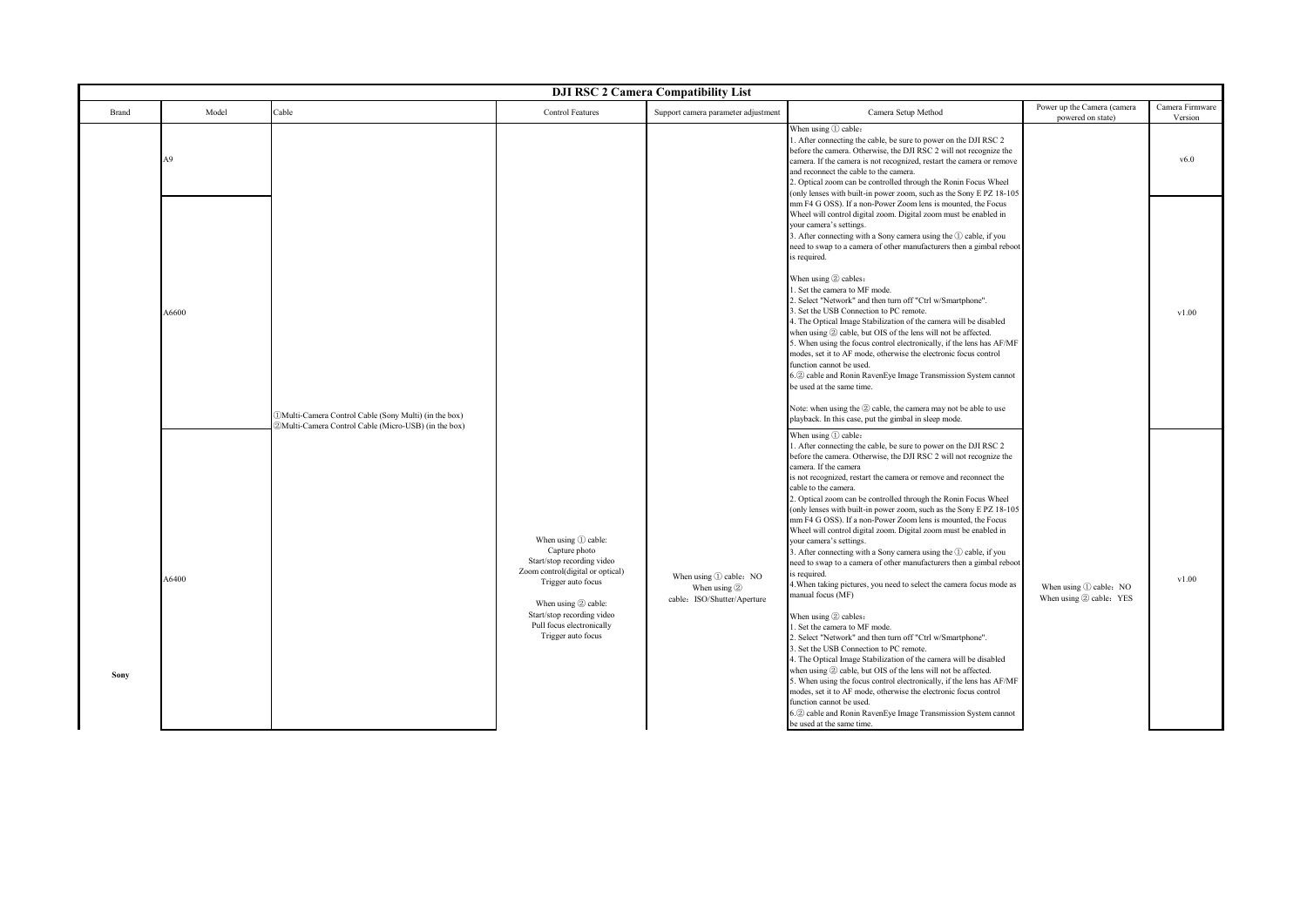| 1. After connecting the cable, be sure to power on the DJI RSC 2<br>before the camera. Otherwise, the DJI RSC 2 will not recognize the<br>camera. If the camera is not recognized, restart the camera or remove<br>A7R IV<br>v1.10<br>and reconnect the cable to the camera.<br>2. Optical zoom can be controlled through the Ronin Focus Wheel<br>(only lenses with built-in power zoom, such as the Sony E PZ 18-105<br>mm F4 G OSS). If a non-Power Zoom lens is mounted, the Focus<br>Wheel will control digital zoom. Digital zoom must be enabled in<br>your camera's settings.<br>3. After connecting with a Sony camera using the 1 cable, if you<br>need to swap to a camera of other manufacturers then a gimbal reboot<br>A9 II<br>v2.00<br>is required.<br>When using 2 cables:<br>(DMulti-Camera Control Cable (Sony Multi) (in the box)<br>2) Multi-Camera Control Cable (USB-C) (in the box)<br>. Set the camera to MF mode.<br>2. Select "Network" and then turn off "Ctrl w/Smartphone".<br>3. Set the USB Connection to PC remote.<br>4. The Optical Image Stabilization of the camera will be disabled<br>A7R III<br>v3.10<br>when using 2 cable, but OIS of the lens will not be affected.<br>5. When using the focus control electronically, if the lens has AF/MF<br>modes, set it to AF mode, otherwise the electronic focus control<br>function cannot be used.<br>6. 2 cable and Ronin RavenEye Image Transmission System cannot<br>be used at the same time.<br>A7M III<br>v3.01<br>Note: when using the 2 cable, the camera may not be able to use<br>playback. In this case, put the gimbal in sleep mode.<br>A7S III<br>$\sqrt{2}$<br>1. After connecting the cable, be sure to power on the DJI RSC 2<br>A7RII<br>v4.00<br>before the camera. Otherwise, the DJI RSC 2 will not recognize the<br>camera. If the camera is not recognized, restart the camera or remove<br>A7S II<br>v2.20<br>and reconnect the cable to the camera.<br>2. Optical zoom can be controlled through the Ronin Focus Wheel<br>Capture photo<br>$A7M$ II<br>v4.01<br>(only lenses with built-in power zoom, such as the Sony E PZ 18-105<br>Start/stop recording video<br>N <sub>O</sub><br>NO.<br>(DMulti-Camera Control Cable (Sony Multi) (in the box)<br>mm F4 G OSS). If a non-Power Zoom lens is mounted, the Focus<br>Zoom control(digital or optical)<br>A7S<br>v3.20<br>Wheel will control digital zoom. Digital zoom must be enabled in<br>Trigger auto focus<br>your camera's settings.<br>A6500<br>v1.02<br>3. After connecting with a Sony camera using the ① cable, if you<br>need to swap to a camera of other manufacturers then a gimbal reboot<br>A6300<br>v2.01<br>is required.<br>4. When taking photos with A7S/A7M2, you need to select the<br>A6100<br>v1.02<br>camera focus mode as manual focus (MF) |  |  |  |  |                         |  |
|----------------------------------------------------------------------------------------------------------------------------------------------------------------------------------------------------------------------------------------------------------------------------------------------------------------------------------------------------------------------------------------------------------------------------------------------------------------------------------------------------------------------------------------------------------------------------------------------------------------------------------------------------------------------------------------------------------------------------------------------------------------------------------------------------------------------------------------------------------------------------------------------------------------------------------------------------------------------------------------------------------------------------------------------------------------------------------------------------------------------------------------------------------------------------------------------------------------------------------------------------------------------------------------------------------------------------------------------------------------------------------------------------------------------------------------------------------------------------------------------------------------------------------------------------------------------------------------------------------------------------------------------------------------------------------------------------------------------------------------------------------------------------------------------------------------------------------------------------------------------------------------------------------------------------------------------------------------------------------------------------------------------------------------------------------------------------------------------------------------------------------------------------------------------------------------------------------------------------------------------------------------------------------------------------------------------------------------------------------------------------------------------------------------------------------------------------------------------------------------------------------------------------------------------------------------------------------------------------------------------------------------------------------------------------------------------------------------------------------------------------------------------------------------------------------------------------------------|--|--|--|--|-------------------------|--|
|                                                                                                                                                                                                                                                                                                                                                                                                                                                                                                                                                                                                                                                                                                                                                                                                                                                                                                                                                                                                                                                                                                                                                                                                                                                                                                                                                                                                                                                                                                                                                                                                                                                                                                                                                                                                                                                                                                                                                                                                                                                                                                                                                                                                                                                                                                                                                                                                                                                                                                                                                                                                                                                                                                                                                                                                                                        |  |  |  |  | When using $(1)$ cable: |  |
|                                                                                                                                                                                                                                                                                                                                                                                                                                                                                                                                                                                                                                                                                                                                                                                                                                                                                                                                                                                                                                                                                                                                                                                                                                                                                                                                                                                                                                                                                                                                                                                                                                                                                                                                                                                                                                                                                                                                                                                                                                                                                                                                                                                                                                                                                                                                                                                                                                                                                                                                                                                                                                                                                                                                                                                                                                        |  |  |  |  |                         |  |
|                                                                                                                                                                                                                                                                                                                                                                                                                                                                                                                                                                                                                                                                                                                                                                                                                                                                                                                                                                                                                                                                                                                                                                                                                                                                                                                                                                                                                                                                                                                                                                                                                                                                                                                                                                                                                                                                                                                                                                                                                                                                                                                                                                                                                                                                                                                                                                                                                                                                                                                                                                                                                                                                                                                                                                                                                                        |  |  |  |  |                         |  |
|                                                                                                                                                                                                                                                                                                                                                                                                                                                                                                                                                                                                                                                                                                                                                                                                                                                                                                                                                                                                                                                                                                                                                                                                                                                                                                                                                                                                                                                                                                                                                                                                                                                                                                                                                                                                                                                                                                                                                                                                                                                                                                                                                                                                                                                                                                                                                                                                                                                                                                                                                                                                                                                                                                                                                                                                                                        |  |  |  |  |                         |  |
|                                                                                                                                                                                                                                                                                                                                                                                                                                                                                                                                                                                                                                                                                                                                                                                                                                                                                                                                                                                                                                                                                                                                                                                                                                                                                                                                                                                                                                                                                                                                                                                                                                                                                                                                                                                                                                                                                                                                                                                                                                                                                                                                                                                                                                                                                                                                                                                                                                                                                                                                                                                                                                                                                                                                                                                                                                        |  |  |  |  |                         |  |
|                                                                                                                                                                                                                                                                                                                                                                                                                                                                                                                                                                                                                                                                                                                                                                                                                                                                                                                                                                                                                                                                                                                                                                                                                                                                                                                                                                                                                                                                                                                                                                                                                                                                                                                                                                                                                                                                                                                                                                                                                                                                                                                                                                                                                                                                                                                                                                                                                                                                                                                                                                                                                                                                                                                                                                                                                                        |  |  |  |  |                         |  |
|                                                                                                                                                                                                                                                                                                                                                                                                                                                                                                                                                                                                                                                                                                                                                                                                                                                                                                                                                                                                                                                                                                                                                                                                                                                                                                                                                                                                                                                                                                                                                                                                                                                                                                                                                                                                                                                                                                                                                                                                                                                                                                                                                                                                                                                                                                                                                                                                                                                                                                                                                                                                                                                                                                                                                                                                                                        |  |  |  |  |                         |  |
|                                                                                                                                                                                                                                                                                                                                                                                                                                                                                                                                                                                                                                                                                                                                                                                                                                                                                                                                                                                                                                                                                                                                                                                                                                                                                                                                                                                                                                                                                                                                                                                                                                                                                                                                                                                                                                                                                                                                                                                                                                                                                                                                                                                                                                                                                                                                                                                                                                                                                                                                                                                                                                                                                                                                                                                                                                        |  |  |  |  |                         |  |
|                                                                                                                                                                                                                                                                                                                                                                                                                                                                                                                                                                                                                                                                                                                                                                                                                                                                                                                                                                                                                                                                                                                                                                                                                                                                                                                                                                                                                                                                                                                                                                                                                                                                                                                                                                                                                                                                                                                                                                                                                                                                                                                                                                                                                                                                                                                                                                                                                                                                                                                                                                                                                                                                                                                                                                                                                                        |  |  |  |  |                         |  |
|                                                                                                                                                                                                                                                                                                                                                                                                                                                                                                                                                                                                                                                                                                                                                                                                                                                                                                                                                                                                                                                                                                                                                                                                                                                                                                                                                                                                                                                                                                                                                                                                                                                                                                                                                                                                                                                                                                                                                                                                                                                                                                                                                                                                                                                                                                                                                                                                                                                                                                                                                                                                                                                                                                                                                                                                                                        |  |  |  |  |                         |  |
|                                                                                                                                                                                                                                                                                                                                                                                                                                                                                                                                                                                                                                                                                                                                                                                                                                                                                                                                                                                                                                                                                                                                                                                                                                                                                                                                                                                                                                                                                                                                                                                                                                                                                                                                                                                                                                                                                                                                                                                                                                                                                                                                                                                                                                                                                                                                                                                                                                                                                                                                                                                                                                                                                                                                                                                                                                        |  |  |  |  |                         |  |
|                                                                                                                                                                                                                                                                                                                                                                                                                                                                                                                                                                                                                                                                                                                                                                                                                                                                                                                                                                                                                                                                                                                                                                                                                                                                                                                                                                                                                                                                                                                                                                                                                                                                                                                                                                                                                                                                                                                                                                                                                                                                                                                                                                                                                                                                                                                                                                                                                                                                                                                                                                                                                                                                                                                                                                                                                                        |  |  |  |  |                         |  |
|                                                                                                                                                                                                                                                                                                                                                                                                                                                                                                                                                                                                                                                                                                                                                                                                                                                                                                                                                                                                                                                                                                                                                                                                                                                                                                                                                                                                                                                                                                                                                                                                                                                                                                                                                                                                                                                                                                                                                                                                                                                                                                                                                                                                                                                                                                                                                                                                                                                                                                                                                                                                                                                                                                                                                                                                                                        |  |  |  |  |                         |  |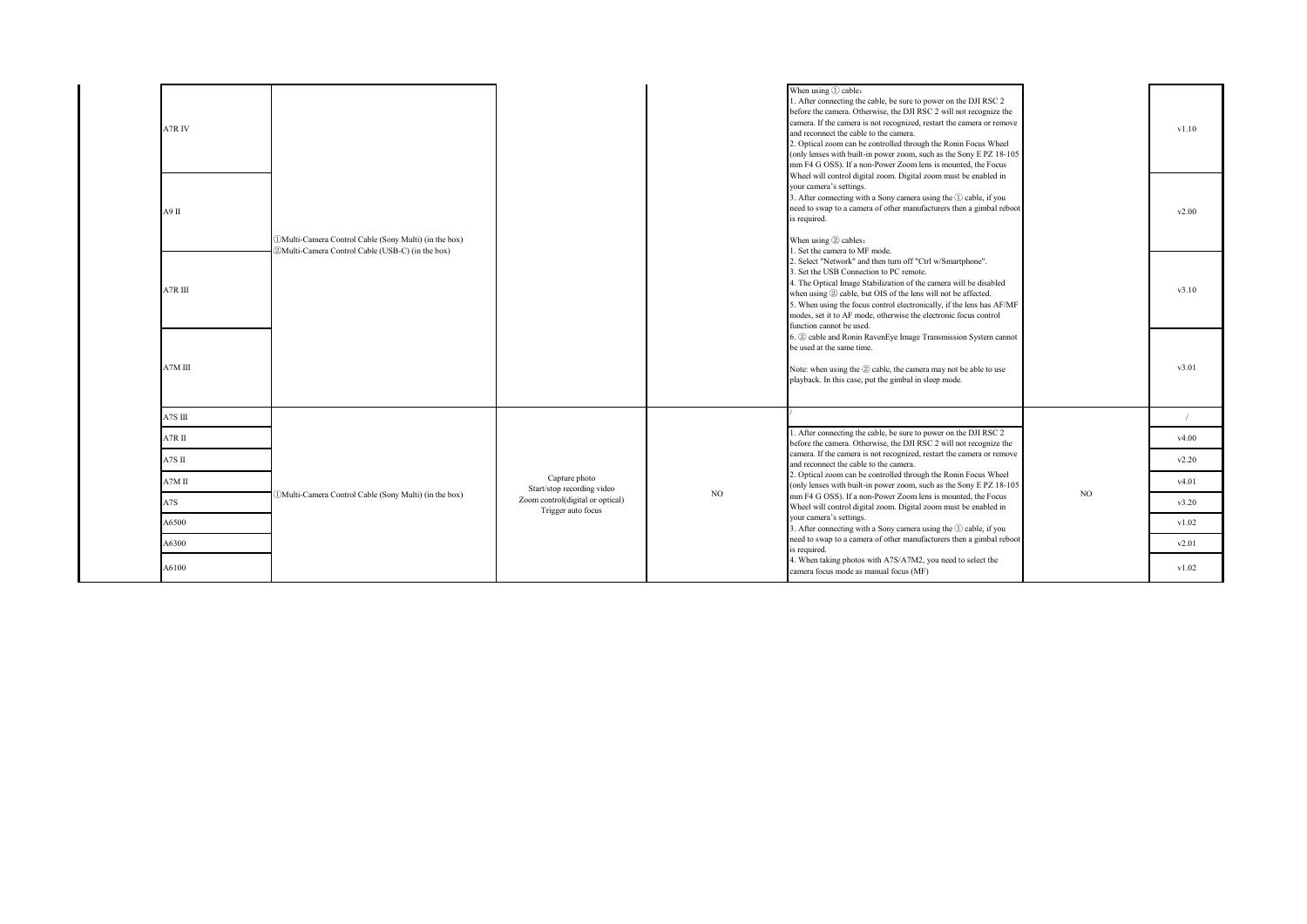|              | Z6               |                                                       |                                                                          |                      | 1. To pull focus with DJI RSC 2, set the lens focus mode to A, and<br>make sure the camera focus mode is set to AF-S/AF-C.<br>2. Ensure live view on camera stays on when used with DJI RSC                                                                                                                                                                                             |                                                                         | v3.0       |
|--------------|------------------|-------------------------------------------------------|--------------------------------------------------------------------------|----------------------|-----------------------------------------------------------------------------------------------------------------------------------------------------------------------------------------------------------------------------------------------------------------------------------------------------------------------------------------------------------------------------------------|-------------------------------------------------------------------------|------------|
|              | Z7               | (DMulti-Camera Control Cable (USB-C) (in the box)     |                                                                          |                      | 3. Peaking highlights can only be displayed in MF mode. To use<br>focus pull on DJI RSC 2, the camera must be set to AF mode. In that<br>case, peaking highlights cannot be displayed.                                                                                                                                                                                                  | Camera powered on state: it will not<br>power the camera Camera powered | v3.0       |
|              | Z5               |                                                       |                                                                          |                      |                                                                                                                                                                                                                                                                                                                                                                                         | off state: using EN-EL15b battery, it<br>will power the camera          | v1.0       |
| <b>Nikon</b> | Z50              |                                                       | Start/stop recording video                                               |                      |                                                                                                                                                                                                                                                                                                                                                                                         |                                                                         | v1.0       |
|              | D850             | (DMulti-Camera Control Cable (Micro-USB) (in the box) | Capture photo<br>Pull focus electronically<br>Trigger auto focus         |                      | When using ① cable:<br>1. Please ensure live view on camera stays on when used with DJI<br>RSC <sub>2</sub> .<br>2. To pull focus with DJI RSC 2, please set the lens focus mode to<br>M/A, and make sure the camera focus mode is set to AF.                                                                                                                                           |                                                                         | v1.10      |
|              | D780             | (DMulti-Camera Control Cable (USB-C) (in the box)     |                                                                          | ISO/Shutter/Aperture | 3. When D780 is using the 1 cable, it is connected to the Ronin<br>RavenEye Image Transmission System at the same time, and you<br>need to press the LV key to realize the image output.<br>4. On D850, if you want to use the ① cable and use the Ronin<br>RavenEye Image Transmission System at the same time, you need to<br>connect the HDMI cable first, then connect the 1 cable. |                                                                         | v1.01      |
|              | <b>EOS R</b>     |                                                       |                                                                          |                      | 1. Due to various lens focus control mechanisms, when using the DJI<br>RSC 2 to pull focus, you may need to set camera focus mode to AF.<br>2. When switched to Photo mode, the camera won't respond to video-                                                                                                                                                                          |                                                                         | v1.6.0     |
|              | EOS R6           | DMulti-Camera Control Cable (USB-C) (in the box)      |                                                                          |                      | capturing commands; when switched to video mode, the camera won't<br>respond to photo-capturing commands.<br>3. Using adapter with EF lenses will increase the latency of focus.                                                                                                                                                                                                        |                                                                         | v1.0.0     |
|              | EOS R5           |                                                       | Start/stop recording video<br>Capture photo                              |                      | 4. EOS R5/R6 cannot use this cable to control video recording in the<br>Photo mode, otherwise it will easily crash.                                                                                                                                                                                                                                                                     |                                                                         | v1.0.0     |
|              | G7X3             |                                                       | Pull focus electronically<br>Trigger auto focus                          |                      |                                                                                                                                                                                                                                                                                                                                                                                         |                                                                         | v1.2       |
|              | <b>EOS RP</b>    |                                                       |                                                                          |                      |                                                                                                                                                                                                                                                                                                                                                                                         |                                                                         | v1.1.0     |
|              | EOS 6D Mark II   |                                                       |                                                                          |                      | . Due to various lens focus control mechanisms, when using the DJI<br>RSC 2 to pull focus, you may need to switch the lens between AF and<br>MF to see which best fits your need.                                                                                                                                                                                                       |                                                                         | v1.0.4     |
|              | EOS 5D Mark III  |                                                       | Start/stop recording video<br>Capture photo<br>Pull focus electronically |                      | 2. When switched to Photo mode, the camera won't respond to video-<br>capturing commands; when switched to video mode, the camera won't<br>respond to photo-capturing commands.                                                                                                                                                                                                         |                                                                         | v1.2.3     |
| Canon        | EOS 6D           | DMulti-Camera Control Cable (Mini-USB) (in the box)   |                                                                          |                      | 3. The camera's AF Servo should be shut off when pulling focus.                                                                                                                                                                                                                                                                                                                         |                                                                         | v1.1.3     |
|              | <b>EOS 77D</b>   |                                                       |                                                                          | NO.                  |                                                                                                                                                                                                                                                                                                                                                                                         |                                                                         | $\sqrt{2}$ |
|              | <b>EOS 800D</b>  |                                                       |                                                                          |                      |                                                                                                                                                                                                                                                                                                                                                                                         |                                                                         | v1.0.1     |
|              | <b>EOS 80D</b>   |                                                       | Start/stop recording video                                               |                      |                                                                                                                                                                                                                                                                                                                                                                                         |                                                                         | v1.0.2     |
|              | EOS 5D Mark IV   |                                                       | Capture photo<br>Pull focus electronically                               |                      |                                                                                                                                                                                                                                                                                                                                                                                         |                                                                         | v1.2.1     |
|              | <b>EOS 5DS R</b> |                                                       | Trigger auto focus                                                       |                      |                                                                                                                                                                                                                                                                                                                                                                                         |                                                                         | v1.1.0     |
|              | <b>EOS M50</b>   | (DMulti-Camera Control Cable (Micro-USB) (in the box) |                                                                          |                      |                                                                                                                                                                                                                                                                                                                                                                                         |                                                                         | v1.0.2     |
|              | <b>EOS 90D</b>   |                                                       |                                                                          | ISO/Shutter/Aperture |                                                                                                                                                                                                                                                                                                                                                                                         |                                                                         | v1.0       |
|              | EOS 200D Mark II |                                                       |                                                                          |                      |                                                                                                                                                                                                                                                                                                                                                                                         |                                                                         | v1.0.0     |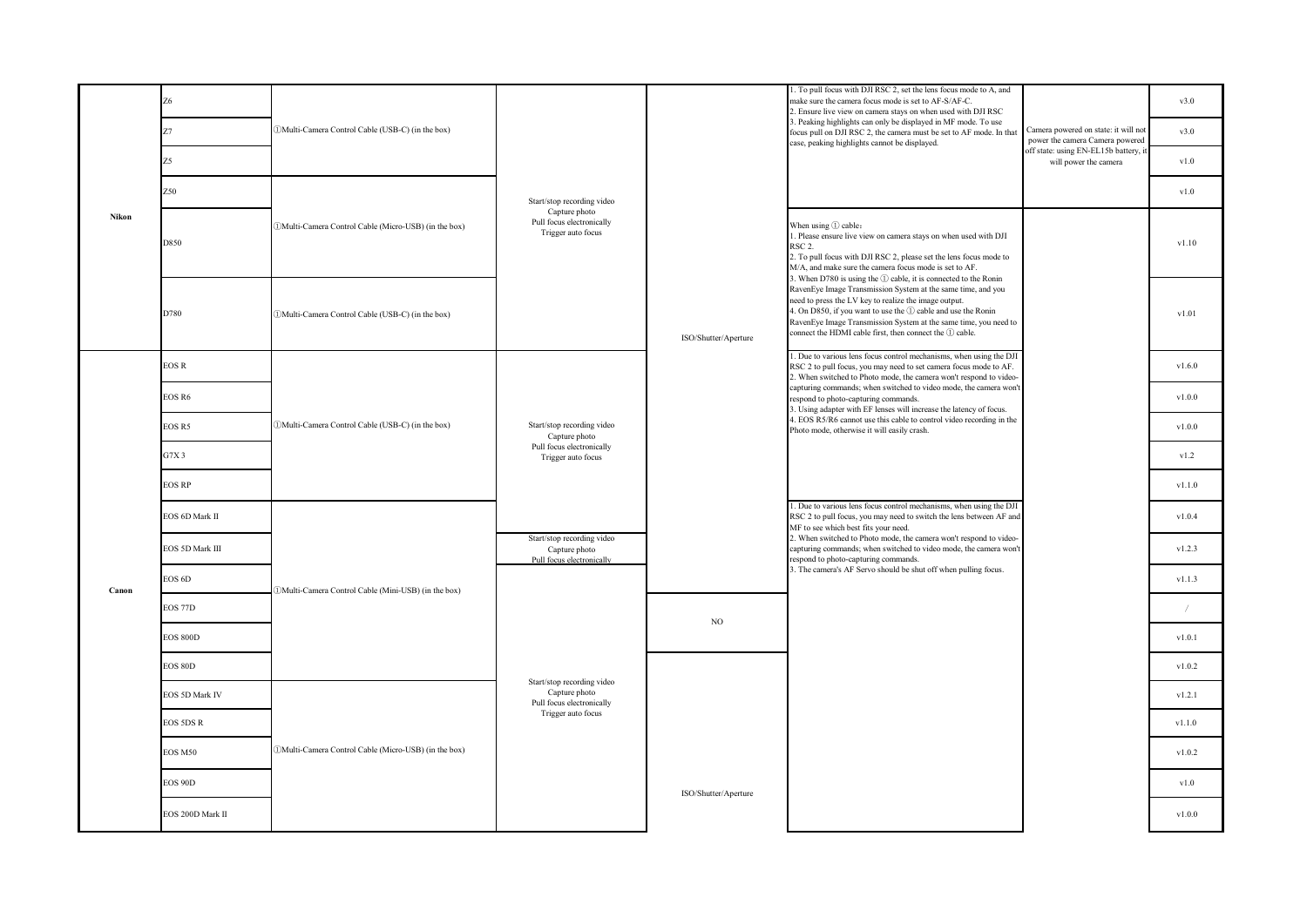|                  | GH5             | DMulti-Camera Control Cable (USB-C) (in the box)                                                                                                                        |                                                                                                                           |                                                                       | 1. Choose PC (Tether) mode upon connection.<br>2. To pull focus with DJI RSC 2, the focus mode toggle on the                                                                                                                                                                                                                                                                                                                                                                                                                                                                                                                                                                                                                                                                                                                                                                                                   |                         | v2.6          |
|------------------|-----------------|-------------------------------------------------------------------------------------------------------------------------------------------------------------------------|---------------------------------------------------------------------------------------------------------------------------|-----------------------------------------------------------------------|----------------------------------------------------------------------------------------------------------------------------------------------------------------------------------------------------------------------------------------------------------------------------------------------------------------------------------------------------------------------------------------------------------------------------------------------------------------------------------------------------------------------------------------------------------------------------------------------------------------------------------------------------------------------------------------------------------------------------------------------------------------------------------------------------------------------------------------------------------------------------------------------------------------|-------------------------|---------------|
|                  | GH5S            |                                                                                                                                                                         | Start/stop recording video                                                                                                |                                                                       | camera should be set to MF.<br>3. To trigger camera's auto focus, half press the Camera Control                                                                                                                                                                                                                                                                                                                                                                                                                                                                                                                                                                                                                                                                                                                                                                                                                |                         | v1.2          |
|                  | G9              | DMulti-Camera Control Cable (Micro-USB) (in the box)                                                                                                                    | Capture photo<br>Pull focus electronically                                                                                |                                                                       | button on the gimbal and ensure the camera's focus mode is set to<br>AFS/AFF/AFC.                                                                                                                                                                                                                                                                                                                                                                                                                                                                                                                                                                                                                                                                                                                                                                                                                              |                         | v2.0          |
|                  | S <sub>1</sub>  |                                                                                                                                                                         | Trigger auto focus                                                                                                        |                                                                       |                                                                                                                                                                                                                                                                                                                                                                                                                                                                                                                                                                                                                                                                                                                                                                                                                                                                                                                | <b>YES</b>              | v1.1          |
| Panasonic        | S1H             | (DMulti-Camera Control Cable (USB-C) (in the box)                                                                                                                       |                                                                                                                           |                                                                       | Note: during camera playback, pulling focus electronically may cause<br>the camera to freeze                                                                                                                                                                                                                                                                                                                                                                                                                                                                                                                                                                                                                                                                                                                                                                                                                   |                         | v1.3          |
|                  | GH3             |                                                                                                                                                                         | Start/stop recording video                                                                                                |                                                                       |                                                                                                                                                                                                                                                                                                                                                                                                                                                                                                                                                                                                                                                                                                                                                                                                                                                                                                                |                         | v1.1          |
|                  | G95             | <b>DRSS</b> Control Cable for Panasonic (optional)                                                                                                                      | Capture photo                                                                                                             |                                                                       |                                                                                                                                                                                                                                                                                                                                                                                                                                                                                                                                                                                                                                                                                                                                                                                                                                                                                                                | NO                      | v1.1          |
|                  | GH4             |                                                                                                                                                                         | Trigger auto focus                                                                                                        | $_{\rm NO}$                                                           |                                                                                                                                                                                                                                                                                                                                                                                                                                                                                                                                                                                                                                                                                                                                                                                                                                                                                                                |                         | v2.6          |
|                  | X-H1            | 1) Multi-Camera Control Cable (Micro-USB) (in the box)                                                                                                                  | When using ① cable:<br>Capture photo<br>Pull focus electronically<br>Trigger auto focus                                   |                                                                       | When using ① cable:<br>. Set PC connection mode to "USB Auto Mode."<br>2. The camera buttons' functions are not supported during the<br>connection. To use the camera buttons' functions, make sure the<br>gimbal is in sleep mode.                                                                                                                                                                                                                                                                                                                                                                                                                                                                                                                                                                                                                                                                            |                         | v2.01         |
|                  | $X-T2$          | <b>2RSS</b> Control Cable for Fujifilm (optional)                                                                                                                       | When using 2 cable:<br>Start/stop recording video<br>Capture photo<br>Trigger auto focus                                  |                                                                       | 3. After using the 1 line to trigger auto focus, the auto focus icon<br>will always exist on the screen.<br>4. In the case of using the 1 cable, the video mode and photo mode<br>cannot be switched in the power-on state, and the camera needs to be<br>restarted to use the switched mode.                                                                                                                                                                                                                                                                                                                                                                                                                                                                                                                                                                                                                  | When using 1 cable: YES | v4.3          |
| <b>FUJIFILM</b>  | $X-T3$          | (DMulti-Camera Control Cable (USB-C) (in the box)<br>2RSS Control Cable for Fujifilm (optional)                                                                         | When using $(i)$ cable:<br>Start/stop recording video<br>Capture photo<br>Pull focus electronically<br>Trigger auto focus | When using 1<br>cable: ISO/Shutter/Aperture<br>When using 2 cable: NO | 5. When X-T3/X-T4 is in recording mode, the gimbal cannot set<br>camera parameters.<br>Note: a few parameters of some lenses may not be set.                                                                                                                                                                                                                                                                                                                                                                                                                                                                                                                                                                                                                                                                                                                                                                   | When using 2 cable: NO  | v3.10         |
|                  | $X-T4$          |                                                                                                                                                                         | When using 2 cable:<br>Start/stop recording video<br>Capture photo<br>Trigger auto focus                                  |                                                                       |                                                                                                                                                                                                                                                                                                                                                                                                                                                                                                                                                                                                                                                                                                                                                                                                                                                                                                                |                         | v1.0          |
|                  | X-T20           |                                                                                                                                                                         | Start/stop recording video                                                                                                |                                                                       | Requires camera settings: MOVIE SETTING->MIC/REMOTE<br><b>RELEASE-&gt;REMOTE</b>                                                                                                                                                                                                                                                                                                                                                                                                                                                                                                                                                                                                                                                                                                                                                                                                                               |                         | v1.0          |
|                  | $X-T30$         | <b>IRSS</b> Control Cable for Fujifilm (optional)                                                                                                                       | Capture photo<br>Trigger auto focus                                                                                       | $_{\rm NO}$                                                           |                                                                                                                                                                                                                                                                                                                                                                                                                                                                                                                                                                                                                                                                                                                                                                                                                                                                                                                |                         | v1.00         |
|                  | $X-E3$          |                                                                                                                                                                         |                                                                                                                           |                                                                       |                                                                                                                                                                                                                                                                                                                                                                                                                                                                                                                                                                                                                                                                                                                                                                                                                                                                                                                |                         | v1.22         |
| Blackmagicdesign | <b>BMPCC 4K</b> |                                                                                                                                                                         | Start/stop recording video<br>Pull focus electronically<br>Trigger auto focus                                             |                                                                       | $\sqrt{ }$                                                                                                                                                                                                                                                                                                                                                                                                                                                                                                                                                                                                                                                                                                                                                                                                                                                                                                     |                         | v6.6          |
| Sigma<br>Olympus | E-M1 II         | (DMulti-Camera Control Cable (USB-C) (in the box)                                                                                                                       | Start/stop recording video<br>Capture photo<br>Pull focus electronically<br>Trigger auto focus                            | ISO/Aperture<br>ISO/Shutter                                           | . When $\textcircled{\tiny{1}}$ cable is connected, the camera button function cannot be<br>used, it can be used only after the gimbal is in sleep mode or the 1<br>cable is pulled.<br>2. To connect the 1 cable, you need to set the USB mode to "Camera<br>Control" in the system menu.<br>3. When pulling focus electronically, you need to set the constant auto<br>focus to "off" in the focus menu.<br>4. In the video mode, if gimbal controls the camera to take pictures,<br>the gimbal cannot control the camera. You need to restart the camera<br>to make the gimbal control the camera again.<br>Note: currently only the front dial is supported to set camera<br>parameters, the APP does not currently support it<br>1. To connect the ① cable, select the "computer + camera" icon<br>displayed on the camera screen.<br>2. To connect the ① cable, during the recording process, the camera | NO                      | v2.00<br>v3.1 |
| Z CAM            | Z CAM E2        | Z CAM will officially launch a dedicated control cable:<br>1 DJI RSC 2 / RS 2 to Z CAM E2 control cable<br>2 DJI RSC 2 / RS 2 to Z CAM E2 Flagship Series control cable | Start/stop recording video                                                                                                | ISO/Aperture                                                          | cannot be controlled to trigger auto focus.                                                                                                                                                                                                                                                                                                                                                                                                                                                                                                                                                                                                                                                                                                                                                                                                                                                                    |                         | $\sqrt{2}$    |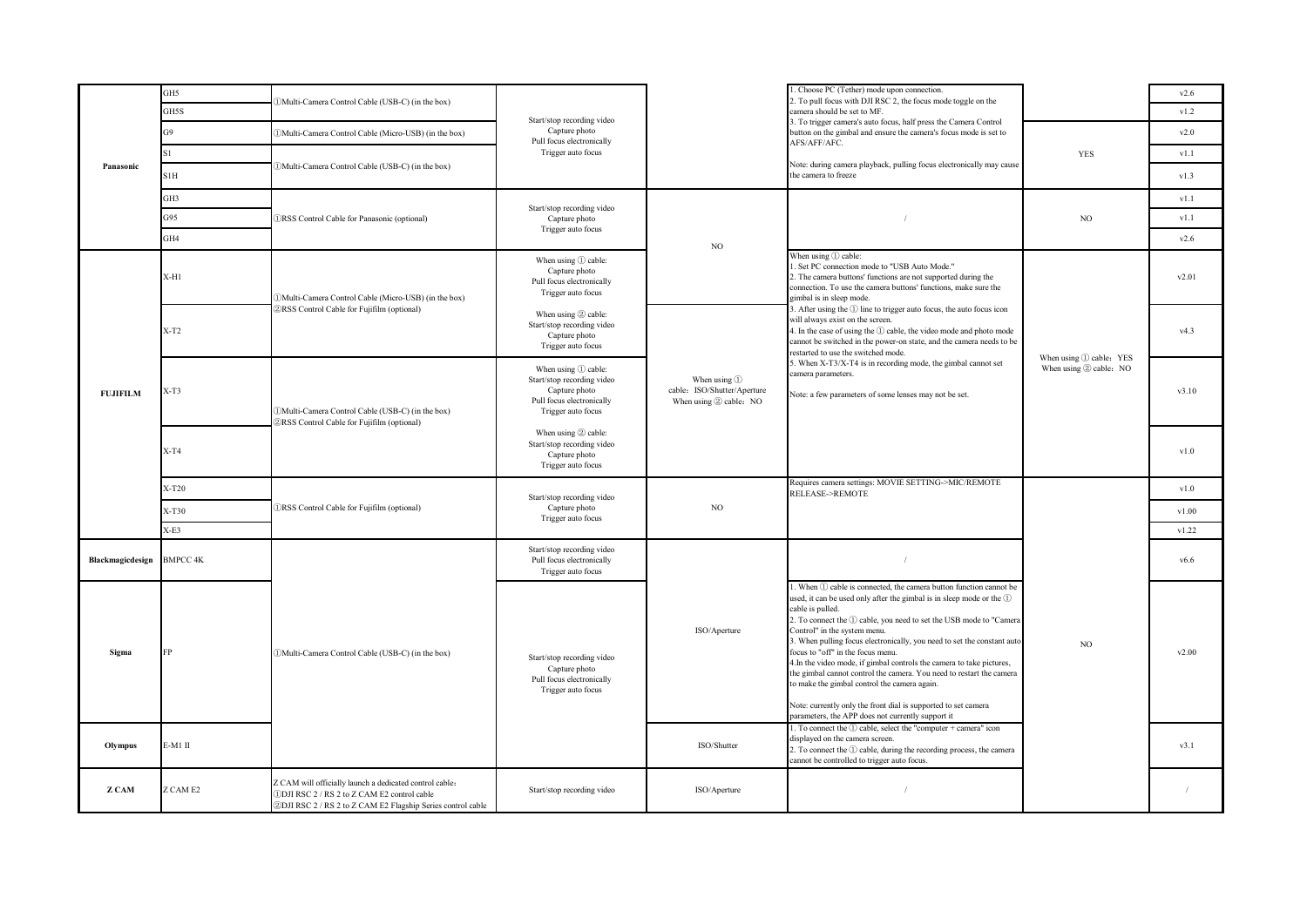| Lens Compatibility List       |                                                                                                      |                                   |            |                                                                                                                                                                                  |                             |                                                                                                   |                                           |                          |                             |                                                                                         |                                          |
|-------------------------------|------------------------------------------------------------------------------------------------------|-----------------------------------|------------|----------------------------------------------------------------------------------------------------------------------------------------------------------------------------------|-----------------------------|---------------------------------------------------------------------------------------------------|-------------------------------------------|--------------------------|-----------------------------|-----------------------------------------------------------------------------------------|------------------------------------------|
|                               |                                                                                                      | Flashlight mode(with camera only) |            |                                                                                                                                                                                  | Image transmission + Camera | Mechanical adjustment of four combined installations (Short Ead)<br>Focus motor: Camera Image tra | Image transmission + Camera + Focus motor |                          | Image transmission + Camera | Iccharical adjustment of four combined installations [Long end]<br>Focus motor + Camera | Image transmission + Camera + Focus moto |
|                               |                                                                                                      |                                   |            | Camera<br>YES                                                                                                                                                                    |                             |                                                                                                   |                                           |                          |                             |                                                                                         |                                          |
|                               | 24-70 F2.8 GM<br>s E 16-70                                                                           |                                   |            | $\frac{Y}{Y}$<br>YES                                                                                                                                                             |                             |                                                                                                   |                                           |                          |                             |                                                                                         |                                          |
| A9/A9                         | ss FE 35mm F2.82                                                                                     |                                   |            | YES<br>YES                                                                                                                                                                       |                             |                                                                                                   |                                           |                          |                             |                                                                                         |                                          |
|                               |                                                                                                      |                                   |            | <b>YES</b><br>YES                                                                                                                                                                |                             |                                                                                                   |                                           | <b>YES</b>               |                             |                                                                                         |                                          |
|                               | UIE 35mm F1.8                                                                                        |                                   |            | YES<br>YES                                                                                                                                                                       |                             |                                                                                                   |                                           |                          |                             |                                                                                         |                                          |
|                               | 12-24mm F4 C<br>6-35mm F2.8 G1                                                                       |                                   |            | YES<br>YES                                                                                                                                                                       |                             |                                                                                                   |                                           | <b>YES</b>               |                             |                                                                                         |                                          |
|                               | ario-Tessar FE 24-70mm F4 ZA OSS<br>24-70 F2.8 GM                                                    |                                   |            | YES<br>YES                                                                                                                                                                       |                             |                                                                                                   |                                           | YES<br>YES               |                             |                                                                                         |                                          |
|                               | ss E 16-70 F4 O<br>18-105mm F4                                                                       |                                   |            | - YES<br><b>YES</b>                                                                                                                                                              |                             |                                                                                                   |                                           | YES                      |                             |                                                                                         |                                          |
|                               | tiss FE 35mm F2.8 ZA                                                                                 |                                   |            | <b>YES</b><br><b>YES</b>                                                                                                                                                         |                             |                                                                                                   |                                           |                          |                             |                                                                                         |                                          |
|                               | na 30mm f/1.4 DC                                                                                     |                                   |            | $\frac{YES}{YES}$                                                                                                                                                                |                             |                                                                                                   |                                           |                          |                             |                                                                                         |                                          |
| A7M3/A7R4/A7R3/A7R2/A7S2/A7M2 | a 35mm f1.4 DC<br>5mm F1.8<br>0mm F2.8 MAC                                                           |                                   |            | YES<br>YES                                                                                                                                                                       |                             |                                                                                                   |                                           |                          |                             |                                                                                         |                                          |
|                               | 4/24-105 G OSS<br>E 24mm F1.4 GM                                                                     |                                   |            | YES                                                                                                                                                                              |                             |                                                                                                   |                                           |                          |                             |                                                                                         |                                          |
|                               | E 85mm F1.4 GM<br>amron 28-75mm F2.8 Di III F                                                        |                                   |            | YES<br>YES                                                                                                                                                                       |                             |                                                                                                   |                                           |                          |                             |                                                                                         |                                          |
|                               | ron 17-28mm f/2.1<br>mnFLS                                                                           |                                   |            | YES<br>YES                                                                                                                                                                       |                             |                                                                                                   |                                           |                          |                             |                                                                                         |                                          |
|                               |                                                                                                      |                                   |            | YES                                                                                                                                                                              |                             |                                                                                                   |                                           |                          |                             |                                                                                         |                                          |
|                               |                                                                                                      |                                   |            |                                                                                                                                                                                  |                             |                                                                                                   |                                           |                          |                             |                                                                                         |                                          |
|                               | UI E 35mm F1.8<br>10-18mm F4 OSS                                                                     |                                   |            | $\begin{tabular}{c} 1B \\ \hline YES \\ YES \\ YES \end{tabular}$                                                                                                                |                             |                                                                                                   |                                           | YES                      |                             |                                                                                         |                                          |
|                               | 2-24mm F4+<br>16-35mm F2.8 GM                                                                        |                                   |            | YES<br><b>YES</b>                                                                                                                                                                |                             |                                                                                                   |                                           | - YES                    |                             |                                                                                         |                                          |
|                               | o-Tessar FE 24-7<br>Omn F4 ZA OS<br>20 F2 8 GA                                                       |                                   |            | YES<br>$\frac{\text{YBS}}{\text{YBS}}$                                                                                                                                           |                             |                                                                                                   |                                           | YES<br><b>VFS</b>        |                             |                                                                                         |                                          |
|                               |                                                                                                      |                                   |            |                                                                                                                                                                                  |                             |                                                                                                   |                                           |                          |                             |                                                                                         |                                          |
|                               | E 35mm F2.8 ZA                                                                                       |                                   |            | $\begin{array}{r}\n\text{VBS} \\ \text{VBS} \\ \text{VES} \\ \text{VES}\n\end{array}$                                                                                            |                             |                                                                                                   |                                           |                          |                             |                                                                                         |                                          |
|                               |                                                                                                      |                                   |            | YES<br><b>YES</b>                                                                                                                                                                |                             |                                                                                                   |                                           |                          |                             |                                                                                         |                                          |
|                               | 1 F <sub>2.8</sub> MA                                                                                |                                   |            | YES<br>YES                                                                                                                                                                       |                             |                                                                                                   |                                           |                          |                             |                                                                                         |                                          |
|                               |                                                                                                      |                                   |            | YES<br>YES                                                                                                                                                                       |                             |                                                                                                   |                                           |                          |                             |                                                                                         |                                          |
|                               |                                                                                                      |                                   |            | $\frac{\text{VBS}}{\text{VBS}}$                                                                                                                                                  |                             |                                                                                                   |                                           |                          |                             |                                                                                         |                                          |
|                               |                                                                                                      |                                   |            | $\begin{tabular}{c} 1B \\ \hline YBS \\ YBS \\ YBS \\ YBS \\ YBS \\ YBS \\ YBS \\ YBS \\ YBS \\ \end{tabular}$                                                                   |                             |                                                                                                   |                                           | <b>YES</b>               |                             |                                                                                         |                                          |
|                               |                                                                                                      |                                   |            |                                                                                                                                                                                  |                             |                                                                                                   |                                           |                          |                             |                                                                                         |                                          |
|                               | 0-18mm F4 OSS                                                                                        | YES                               | <b>YES</b> |                                                                                                                                                                                  | <b>YES</b>                  |                                                                                                   | YES                                       | <b>YES</b>               | YES                         | YES                                                                                     |                                          |
|                               | 2-24mm F4 C                                                                                          |                                   |            | <b>YES</b><br>YES                                                                                                                                                                |                             |                                                                                                   |                                           | YES<br><b>YES</b>        |                             |                                                                                         |                                          |
|                               | essar FE 24-7                                                                                        |                                   |            | YES<br>YES                                                                                                                                                                       |                             |                                                                                                   |                                           |                          |                             |                                                                                         |                                          |
|                               | 18.105mm F4 G OS                                                                                     | <b>YES</b>                        |            | YES<br><b>YES</b>                                                                                                                                                                |                             |                                                                                                   | <b>YES</b>                                | <b>YES</b>               |                             |                                                                                         |                                          |
|                               | ss FE 35mm F2.8 ZA                                                                                   | YES                               |            | $rac{1}{YES}$                                                                                                                                                                    |                             |                                                                                                   | YES                                       |                          |                             |                                                                                         |                                          |
|                               | ma 30mm f/l 4 DC<br>gma 35mm f1.4 DG HSM Art                                                         | <b>YES</b>                        | <b>YES</b> | YES<br><b>YES</b>                                                                                                                                                                | <b>YES</b>                  | <b>YES</b>                                                                                        | <b>YES</b>                                |                          |                             |                                                                                         |                                          |
| A6300/A6100/A6400             | S0mm F2.8 MACR                                                                                       | YES                               |            | YES<br>YES                                                                                                                                                                       | YES                         |                                                                                                   |                                           |                          |                             |                                                                                         |                                          |
|                               | 4/24-105 G OS                                                                                        | YES                               | YES        | YES<br><b>YES</b>                                                                                                                                                                | YES                         |                                                                                                   | YES                                       |                          |                             |                                                                                         |                                          |
|                               | FE 24mm FL4 GM<br>FE 35mm FL4 GM                                                                     |                                   |            | YES<br>YES<br>YES                                                                                                                                                                |                             |                                                                                                   |                                           |                          |                             |                                                                                         |                                          |
|                               | mron 28-75mm F2.8 Di III RXD<br>rron 17-28mm f/2.8 Di III RXII<br><b>LR Manc 35 T1.3</b>             | <b>YES</b><br>YES                 |            | YES                                                                                                                                                                              |                             |                                                                                                   | YES                                       | YES<br>YES               | YES<br>YES                  | YES                                                                                     |                                          |
|                               |                                                                                                      |                                   |            |                                                                                                                                                                                  |                             |                                                                                                   |                                           |                          |                             |                                                                                         |                                          |
|                               | $60$ rm $F1.8$<br>0-18mm F4 OSS                                                                      | YES<br>YES                        |            | YES<br>YES<br>YES                                                                                                                                                                | YES                         |                                                                                                   | YES                                       | <b>YES</b>               |                             |                                                                                         |                                          |
|                               | 12-24mm F4 G<br>r<br>E 16-35mm F2.8 GM<br>fario-Tessar FE 24-70mm F4 ZA OSS                          | <b>YES</b>                        |            | <b>YES</b><br>$\frac{\text{VES}}{\text{VES}}$                                                                                                                                    |                             |                                                                                                   | <b>YES</b>                                | <b>YES</b><br><b>YES</b> | YES<br>YES                  |                                                                                         |                                          |
|                               | 4-70 F2.8 GM                                                                                         |                                   |            | <b>YES</b>                                                                                                                                                                       |                             |                                                                                                   |                                           | YES<br><b>YES</b>        |                             |                                                                                         |                                          |
|                               | « F. 24.20 F4 O                                                                                      |                                   |            | <b>YES</b><br>$rac{1}{YES}$                                                                                                                                                      |                             |                                                                                                   |                                           | <b>YES</b><br><b>YES</b> |                             |                                                                                         |                                          |
|                               | sss FE 35mm F2.8 ZA                                                                                  | <b>VES</b><br><b>YES</b>          |            | YES                                                                                                                                                                              |                             |                                                                                                   | <b>YES</b><br>YES                         |                          |                             |                                                                                         |                                          |
| A6600<br>A6500                | отка 30mm f/L4 DC DN<br>1911а 35mm fl.4 DG HSM Art                                                   | YES <sup>-</sup>                  | <b>YES</b> | YES<br>YES<br>YES<br>YES                                                                                                                                                         | <b>YES</b>                  | <b>VFS</b>                                                                                        | YES                                       |                          |                             |                                                                                         |                                          |
|                               | Smm F1.8<br><b>S0mm F2.8 MACRO</b>                                                                   | YES<br>YES                        |            |                                                                                                                                                                                  | YES<br>YES                  | <b>YES</b><br><b>YES</b>                                                                          | YES<br>YES                                |                          |                             |                                                                                         |                                          |
|                               | 4/24-105 G OS<br>E 24mm F1.4 GM                                                                      | <b>YES</b>                        | <b>YFS</b> | YES<br><b>YES</b>                                                                                                                                                                | <b>YES</b>                  | <b>YF</b>                                                                                         | <b>YES</b>                                | <b>YES</b>               |                             |                                                                                         |                                          |
|                               | mron 28-75mm F2.8 Di III RXD                                                                         | YES                               |            | $rac{1}{YES}$                                                                                                                                                                    |                             |                                                                                                   | YES                                       | <b>YES</b>               |                             |                                                                                         |                                          |
|                               | rron 17-28mm f/2.8 Di III RXD                                                                        |                                   |            | YES                                                                                                                                                                              |                             |                                                                                                   | <b>YES</b>                                | YES                      | <b>YES</b>                  |                                                                                         |                                          |
|                               |                                                                                                      |                                   |            |                                                                                                                                                                                  |                             |                                                                                                   |                                           |                          |                             |                                                                                         |                                          |
|                               | ECA DG SUMMILUX 15mm (F1.7 ASPH)<br>ECA DG SUMMILUX 25mm (F1.4 ASPH)<br>EICA DG MACRO 45mm f/2.8 OIS | YES                               |            | $\begin{tabular}{c} \hline & \text{YES} \\ \hline \text{YES} \\ \hline \text{YES} \\ \hline \text{YES} \\ \hline \end{tabular}$<br>YES                                           |                             |                                                                                                   | <b>YES</b>                                |                          |                             |                                                                                         |                                          |
| GH5S/G9                       | EICA DG Vario-Elmarit 8-18mm f/2.8-4.0 ASPH<br>EICA DG Vario-Elmarit 12-60 f/2.8-4 Power OIS         |                                   |            | YES                                                                                                                                                                              |                             |                                                                                                   |                                           |                          |                             |                                                                                         |                                          |
|                               | IIX G X Vario 12-35mm f/2.8 II ASPH POWER O                                                          | YES<br><b>YES</b>                 |            | <b>YES</b>                                                                                                                                                                       | <b>YES</b>                  |                                                                                                   | YES                                       | YES <sup>-1</sup><br>YES | <b>YES</b><br><b>YES</b>    | YES<br><b>YES</b>                                                                       |                                          |
|                               | mm fi4.5 8 OB                                                                                        |                                   |            | <b>YES</b><br>$\frac{\text{VBS}}{\text{VBS}}$                                                                                                                                    |                             |                                                                                                   |                                           | <b>YES</b>               |                             |                                                                                         |                                          |
|                               | A DG SUMMILUX 15mm F1.7 ASPH<br>A DG SUMMILUX 25mm F1.4 ASPH<br>ECA DG MACRO 45mm f/2.8 OIS          | YES <sup>-</sup>                  |            | <b>YES</b>                                                                                                                                                                       |                             |                                                                                                   | <b>YES</b>                                |                          |                             |                                                                                         |                                          |
|                               | <sup>2</sup> A DG Vario, Flmarit 8, ISmm (22 S.4 0 ASPH<br>mt 12-60 f/2.8-4 Power OI                 |                                   |            | <b>YES</b>                                                                                                                                                                       |                             |                                                                                                   |                                           | <b>YES</b>               |                             |                                                                                         |                                          |
|                               | imm f/2.8 II ASPH POWE<br>m f/2.8 Pro M.Zaiko Digital ED                                             |                                   |            | $rac{1}{\sqrt{12}}$<br>YES                                                                                                                                                       |                             |                                                                                                   |                                           | YES<br><b>YES</b>        | <b>YES</b>                  |                                                                                         |                                          |
|                               | IX G 14-140mm f/4-5.8 OIS                                                                            | <b>YES</b><br>YES                 |            |                                                                                                                                                                                  |                             |                                                                                                   | <b>YES</b><br><b>YES</b>                  | YES                      |                             |                                                                                         |                                          |
|                               | ICA DG SUMMILUX 15mm f1.7 ASPH<br>ICA DG SUMMILUX 25mm f1.4 ASPH                                     |                                   |            | $\begin{tabular}{c} \color{red}{\textbf{YES}} \\ \color{red}{\textbf{YES}} \\ \color{red}{\textbf{YES}} \\ \color{red}{\textbf{YES}} \\ \color{red}{\textbf{YES}} \end{tabular}$ |                             |                                                                                                   |                                           |                          |                             |                                                                                         |                                          |
|                               | EICA DG MACRO 45mm #2.8 OIS<br>CA DG Vario-Elmarit 8-18mm f 2.8-4.0 ASPH                             |                                   |            | YES                                                                                                                                                                              |                             |                                                                                                   |                                           | <b>YES</b>               |                             |                                                                                         |                                          |
|                               | EICA DG Vario Elmant 12-60 f/2.8-4 Power OIS                                                         | YES                               |            | $\frac{\text{YES}}{\text{YES}}$                                                                                                                                                  |                             |                                                                                                   |                                           | YES                      |                             |                                                                                         |                                          |
|                               |                                                                                                      |                                   |            | YES                                                                                                                                                                              |                             |                                                                                                   |                                           | <b>YES</b>               |                             |                                                                                         |                                          |
|                               |                                                                                                      |                                   |            | YES                                                                                                                                                                              |                             |                                                                                                   |                                           |                          |                             |                                                                                         |                                          |
| <b>HAGHS</b>                  | A DG MACRO 45mm f/2.8 OIS<br>ECA DG Vario-Elmarit 8-18mm #2.8-4.0 ASPH                               |                                   |            | $\begin{array}{r}\n\text{YES} \\ \text{YES} \\ \text{YES}\n\end{array}$                                                                                                          |                             |                                                                                                   |                                           | YES                      |                             |                                                                                         |                                          |
|                               | ICA DG Vario-Elmarit 12-60 f/2.8-4 Power OE<br>X G X Vario 12-35mm f/2.8 II ASPH POV                 |                                   |            | YES<br>YES<br>YES                                                                                                                                                                |                             |                                                                                                   |                                           | <b>YES</b>               |                             |                                                                                         |                                          |
|                               | pus 12-40mm f/2.8 Pro M.Zaiko Digital ED<br>G 14-140mm f/4-5.8 OIS                                   |                                   |            | <b>YES</b>                                                                                                                                                                       |                             |                                                                                                   |                                           | YES<br>YES               |                             |                                                                                         |                                          |
|                               |                                                                                                      |                                   |            | <b>YES</b>                                                                                                                                                                       |                             |                                                                                                   |                                           | YES                      |                             |                                                                                         |                                          |
|                               |                                                                                                      |                                   |            | YES                                                                                                                                                                              |                             |                                                                                                   |                                           | <b>YES</b>               |                             |                                                                                         |                                          |
|                               | Art 35mm F1.2 DN 松下L卡口                                                                               |                                   |            | YES<br>$\frac{YES}{YES}$                                                                                                                                                         |                             |                                                                                                   |                                           | <b>YES</b>               |                             |                                                                                         |                                          |
|                               | Art 45mm F2.8 DG HSM                                                                                 |                                   |            |                                                                                                                                                                                  |                             |                                                                                                   |                                           |                          |                             |                                                                                         |                                          |